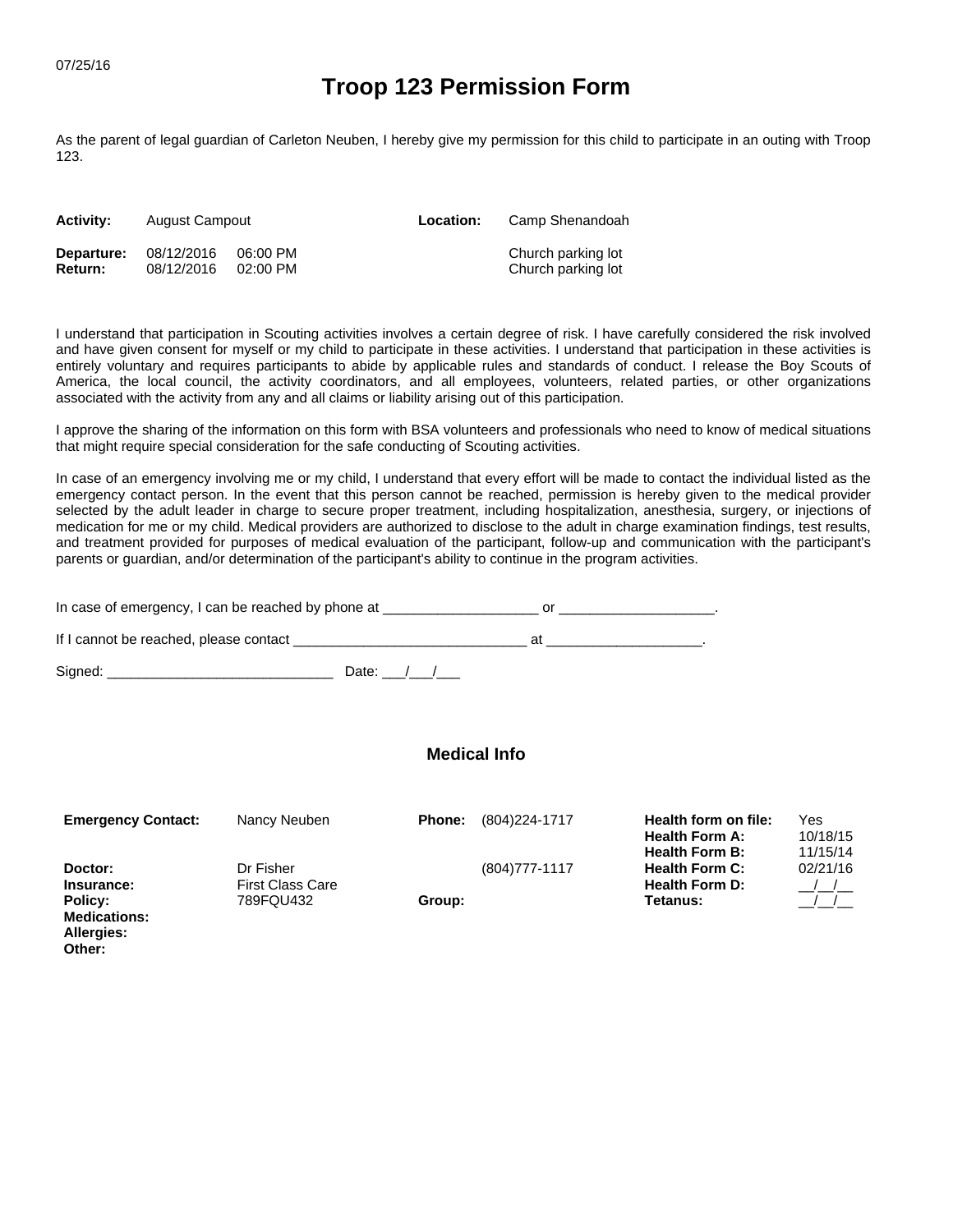**Allergies: Other:**

## **Troop 123 Permission Form**

As the parent of legal guardian of Frederic L Tucker, I hereby give my permission for this child to participate in an outing with Troop 123.

| <b>Activity:</b> | August Campout |            | Location: | Camp Shenandoah    |
|------------------|----------------|------------|-----------|--------------------|
| Departure:       | 08/12/2016     | 06:00 PM   |           | Church parking lot |
| <b>Return:</b>   | 08/12/2016     | $02:00$ PM |           | Church parking lot |

I understand that participation in Scouting activities involves a certain degree of risk. I have carefully considered the risk involved and have given consent for myself or my child to participate in these activities. I understand that participation in these activities is entirely voluntary and requires participants to abide by applicable rules and standards of conduct. I release the Boy Scouts of America, the local council, the activity coordinators, and all employees, volunteers, related parties, or other organizations associated with the activity from any and all claims or liability arising out of this participation.

I approve the sharing of the information on this form with BSA volunteers and professionals who need to know of medical situations that might require special consideration for the safe conducting of Scouting activities.

In case of an emergency involving me or my child, I understand that every effort will be made to contact the individual listed as the emergency contact person. In the event that this person cannot be reached, permission is hereby given to the medical provider selected by the adult leader in charge to secure proper treatment, including hospitalization, anesthesia, surgery, or injections of medication for me or my child. Medical providers are authorized to disclose to the adult in charge examination findings, test results, and treatment provided for purposes of medical evaluation of the participant, follow-up and communication with the participant's parents or guardian, and/or determination of the participant's ability to continue in the program activities.

| In case of emergency, I can be reached by phone at |  |
|----------------------------------------------------|--|
| If I cannot be reached, please contact             |  |

Signed: \_\_\_\_\_\_\_\_\_\_\_\_\_\_\_\_\_\_\_\_\_\_\_\_\_\_\_\_\_ Date: \_\_\_/\_\_\_/\_\_\_

| <b>Emergency Contact:</b>      | Tanya Tucker                                | <b>Phone:</b> | (804)580-7123  | Health form on file:<br><b>Health Form A:</b><br><b>Health Form B:</b> | Yes<br>11/15/15<br>02/15/15 |
|--------------------------------|---------------------------------------------|---------------|----------------|------------------------------------------------------------------------|-----------------------------|
| Doctor:<br>Insurance:          | Dr Timeto Laffalot<br><b>Charter Health</b> |               | (804) 748-7744 | <b>Health Form C:</b><br><b>Health Form D:</b>                         | 11/15/15<br>$\sqrt{1}$      |
| Policy:<br><b>Medications:</b> | 432897432                                   | Group:        |                | Tetanus:                                                               |                             |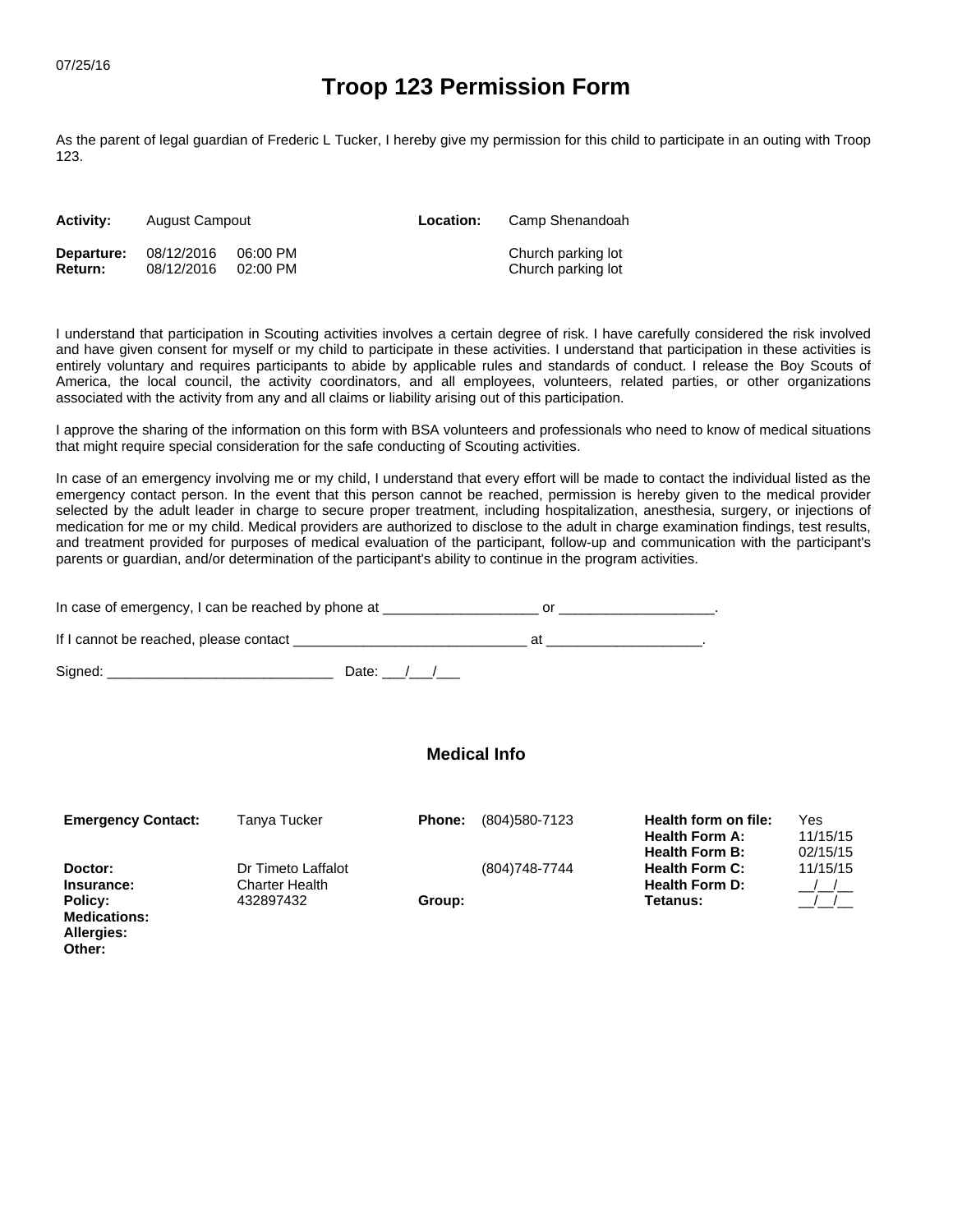**Other:**

## **Troop 123 Permission Form**

As the parent of legal guardian of James Osborne, I hereby give my permission for this child to participate in an outing with Troop 123.

| <b>Activity:</b> | August Campout |            | Location: | Camp Shenandoah    |
|------------------|----------------|------------|-----------|--------------------|
| Departure:       | 08/12/2016     | 06:00 PM   |           | Church parking lot |
| <b>Return:</b>   | 08/12/2016     | $02:00$ PM |           | Church parking lot |

I understand that participation in Scouting activities involves a certain degree of risk. I have carefully considered the risk involved and have given consent for myself or my child to participate in these activities. I understand that participation in these activities is entirely voluntary and requires participants to abide by applicable rules and standards of conduct. I release the Boy Scouts of America, the local council, the activity coordinators, and all employees, volunteers, related parties, or other organizations associated with the activity from any and all claims or liability arising out of this participation.

I approve the sharing of the information on this form with BSA volunteers and professionals who need to know of medical situations that might require special consideration for the safe conducting of Scouting activities.

In case of an emergency involving me or my child, I understand that every effort will be made to contact the individual listed as the emergency contact person. In the event that this person cannot be reached, permission is hereby given to the medical provider selected by the adult leader in charge to secure proper treatment, including hospitalization, anesthesia, surgery, or injections of medication for me or my child. Medical providers are authorized to disclose to the adult in charge examination findings, test results, and treatment provided for purposes of medical evaluation of the participant, follow-up and communication with the participant's parents or guardian, and/or determination of the participant's ability to continue in the program activities.

| In case of emergency, I can be reached by phone at |  |
|----------------------------------------------------|--|
| If I cannot be reached, please contact             |  |

Signed: \_\_\_\_\_\_\_\_\_\_\_\_\_\_\_\_\_\_\_\_\_\_\_\_\_\_\_\_\_ Date: \_\_\_/\_\_\_/\_\_\_

| <b>Emergency Contact:</b> | Janice Jenkins       | <b>Phone:</b> | (804) 665 - 1232 | Health form on file:<br><b>Health Form A:</b><br><b>Health Form B:</b> | Yes<br>11/01/15<br>12/18/15 |
|---------------------------|----------------------|---------------|------------------|------------------------------------------------------------------------|-----------------------------|
| Doctor:                   | Dr William Fox       |               | (804) 839-8747   | <b>Health Form C:</b>                                                  |                             |
| Insurance:                | Quik Med of Richmond |               |                  | <b>Health Form D:</b>                                                  |                             |
| Policy:                   | 789432789432         | Group:        |                  | Tetanus:                                                               |                             |
| <b>Medications:</b>       |                      |               |                  |                                                                        |                             |
| Allergies:                |                      |               |                  |                                                                        |                             |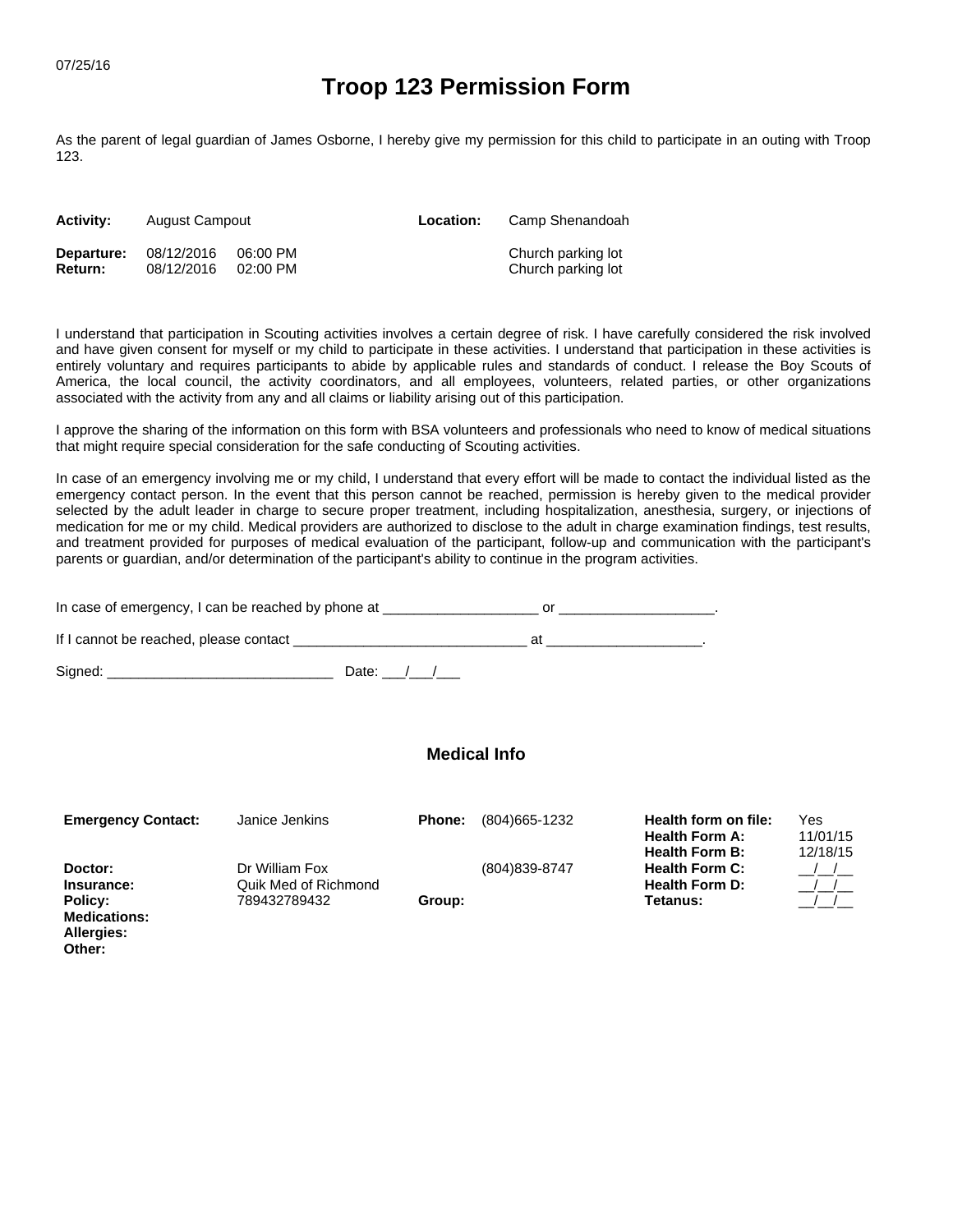## **Troop 123 Permission Form**

As the parent of legal guardian of James Savage, I hereby give my permission for this child to participate in an outing with Troop 123.

| <b>Activity:</b> | August Campout |            | Location: | Camp Shenandoah    |
|------------------|----------------|------------|-----------|--------------------|
| Departure:       | 08/12/2016     | 06:00 PM   |           | Church parking lot |
| <b>Return:</b>   | 08/12/2016     | $02:00$ PM |           | Church parking lot |

I understand that participation in Scouting activities involves a certain degree of risk. I have carefully considered the risk involved and have given consent for myself or my child to participate in these activities. I understand that participation in these activities is entirely voluntary and requires participants to abide by applicable rules and standards of conduct. I release the Boy Scouts of America, the local council, the activity coordinators, and all employees, volunteers, related parties, or other organizations associated with the activity from any and all claims or liability arising out of this participation.

I approve the sharing of the information on this form with BSA volunteers and professionals who need to know of medical situations that might require special consideration for the safe conducting of Scouting activities.

In case of an emergency involving me or my child, I understand that every effort will be made to contact the individual listed as the emergency contact person. In the event that this person cannot be reached, permission is hereby given to the medical provider selected by the adult leader in charge to secure proper treatment, including hospitalization, anesthesia, surgery, or injections of medication for me or my child. Medical providers are authorized to disclose to the adult in charge examination findings, test results, and treatment provided for purposes of medical evaluation of the participant, follow-up and communication with the participant's parents or guardian, and/or determination of the participant's ability to continue in the program activities.

| In case of emergency, I can be reached by phone at |  |
|----------------------------------------------------|--|
| If I cannot be reached, please contact             |  |

Signed: \_\_\_\_\_\_\_\_\_\_\_\_\_\_\_\_\_\_\_\_\_\_\_\_\_\_\_\_\_ Date: \_\_\_/\_\_\_/\_\_\_

| <b>Emergency Contact:</b> | <b>Shirley Savage</b>    | <b>Phone:</b> | (804) 511-5555   | Health form on file:<br><b>Health Form A:</b><br><b>Health Form B:</b> | Yes<br>11/27/15 |
|---------------------------|--------------------------|---------------|------------------|------------------------------------------------------------------------|-----------------|
| Doctor:                   | Dr Miller                |               | (804) 443 - 1115 | <b>Health Form C:</b>                                                  | 10/01/14        |
| Insurance:                | <b>Blue Star Medical</b> |               |                  | <b>Health Form D:</b>                                                  | $\sqrt{1}$      |
| Policy:                   | 78943243243              | Group:        |                  | Tetanus:                                                               | $\frac{1}{2}$   |
| <b>Medications:</b>       |                          |               |                  |                                                                        |                 |
| Allergies:                | Chocolate, dogs          |               |                  |                                                                        |                 |
| Other:                    |                          |               |                  |                                                                        |                 |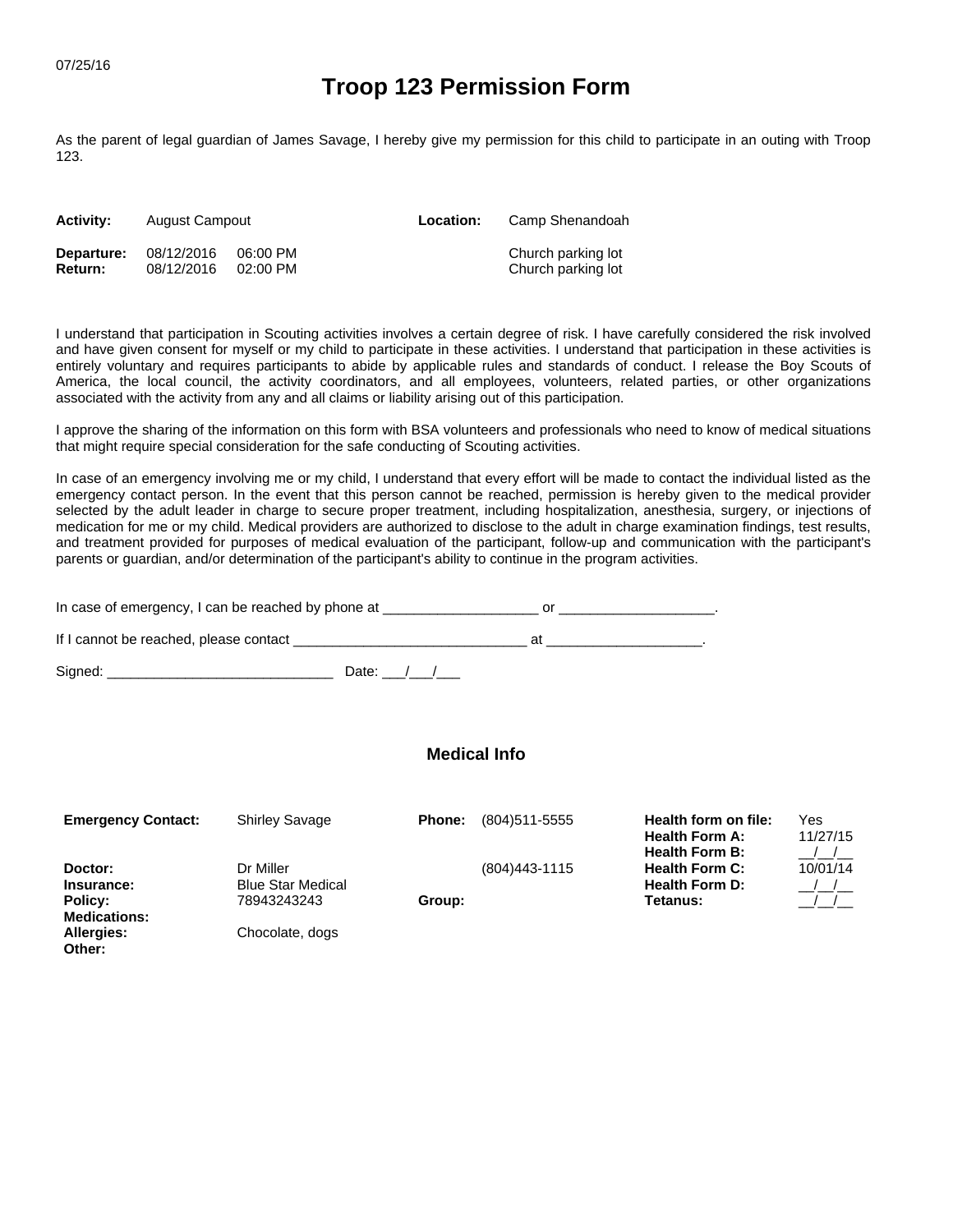# **Troop 123 Permission Form**

As the parent of legal guardian of Joseph Scouter, I hereby give my permission for this child to participate in an outing with Troop 123.

| <b>Activity:</b> | August Campout |            | Location: | Camp Shenandoah    |
|------------------|----------------|------------|-----------|--------------------|
| Departure:       | 08/12/2016     | 06:00 PM   |           | Church parking lot |
| <b>Return:</b>   | 08/12/2016     | $02:00$ PM |           | Church parking lot |

I understand that participation in Scouting activities involves a certain degree of risk. I have carefully considered the risk involved and have given consent for myself or my child to participate in these activities. I understand that participation in these activities is entirely voluntary and requires participants to abide by applicable rules and standards of conduct. I release the Boy Scouts of America, the local council, the activity coordinators, and all employees, volunteers, related parties, or other organizations associated with the activity from any and all claims or liability arising out of this participation.

I approve the sharing of the information on this form with BSA volunteers and professionals who need to know of medical situations that might require special consideration for the safe conducting of Scouting activities.

In case of an emergency involving me or my child, I understand that every effort will be made to contact the individual listed as the emergency contact person. In the event that this person cannot be reached, permission is hereby given to the medical provider selected by the adult leader in charge to secure proper treatment, including hospitalization, anesthesia, surgery, or injections of medication for me or my child. Medical providers are authorized to disclose to the adult in charge examination findings, test results, and treatment provided for purposes of medical evaluation of the participant, follow-up and communication with the participant's parents or guardian, and/or determination of the participant's ability to continue in the program activities.

| In case of emergency, I can be reached by phone at |  |
|----------------------------------------------------|--|
| If I cannot be reached, please contact             |  |

Signed: \_\_\_\_\_\_\_\_\_\_\_\_\_\_\_\_\_\_\_\_\_\_\_\_\_\_\_\_\_ Date: \_\_\_/\_\_\_/\_\_\_

#### **Medical Info**

| <b>Emergency Contact:</b>                                                       | Rose Dahl                                                  | <b>Phone:</b> | (804) 225-8855 | Health form on file:<br><b>Health Form A:</b><br><b>Health Form B:</b> | Yes<br>11/28/15<br>10/11/14 |
|---------------------------------------------------------------------------------|------------------------------------------------------------|---------------|----------------|------------------------------------------------------------------------|-----------------------------|
| Doctor:<br>Insurance:<br>Policy:<br><b>Medications:</b><br>Allergies:<br>Other: | Dr Hunter Andrews<br><b>Blue Star Medical</b><br>132143243 | Group:        | (804) 224-1525 | <b>Health Form C:</b><br><b>Health Form D:</b><br>Tetanus:             | 11/28/15                    |

 **Hearing Impaired:** Wears Hearing Aid in Left ear. Carries extra batteries in backpack. Must take it out before getting in water. Can read some lips and speaks fluent sign language.